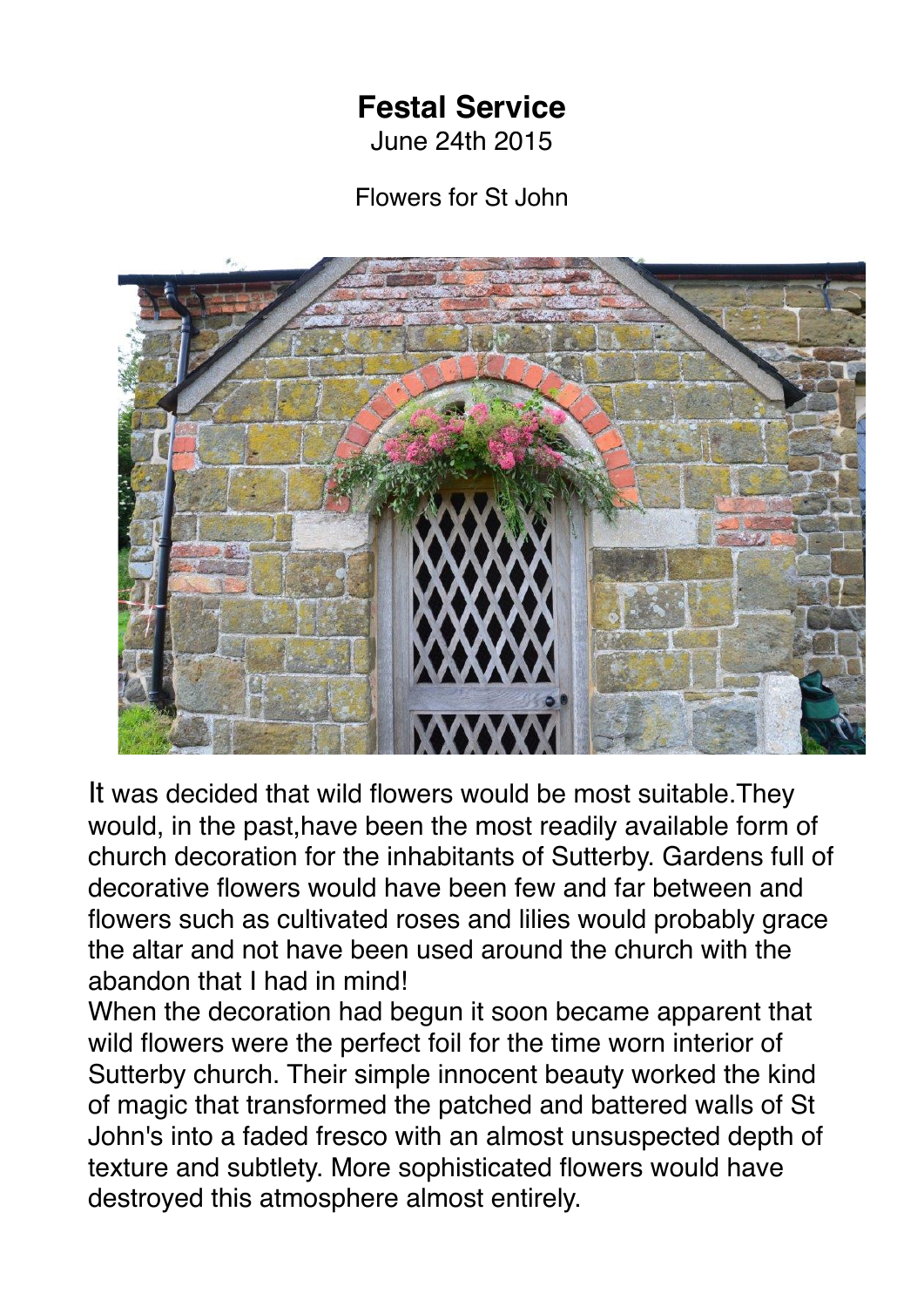

It is not, of course, possible to gather wild flowers from the countryside and we are endebted to Dr and Mrs Morgan who allowed the gathering of wild flowers from their meadows and lanes. Without their generosity the church would not have been dressed as it was. The sad rarity of our native plants is not something that would have needed consideration in Sutterby's hey- day!

Most wild flowers do not have a long vase life and so the flowers were picked on the afternoon of the 23rd June and given a good long soak in cold water prior to being arranged on the afternoon of the 24th June. Indeed, the last flowers were only in place by 5.45pm thus insuring their freshness for that evening's service.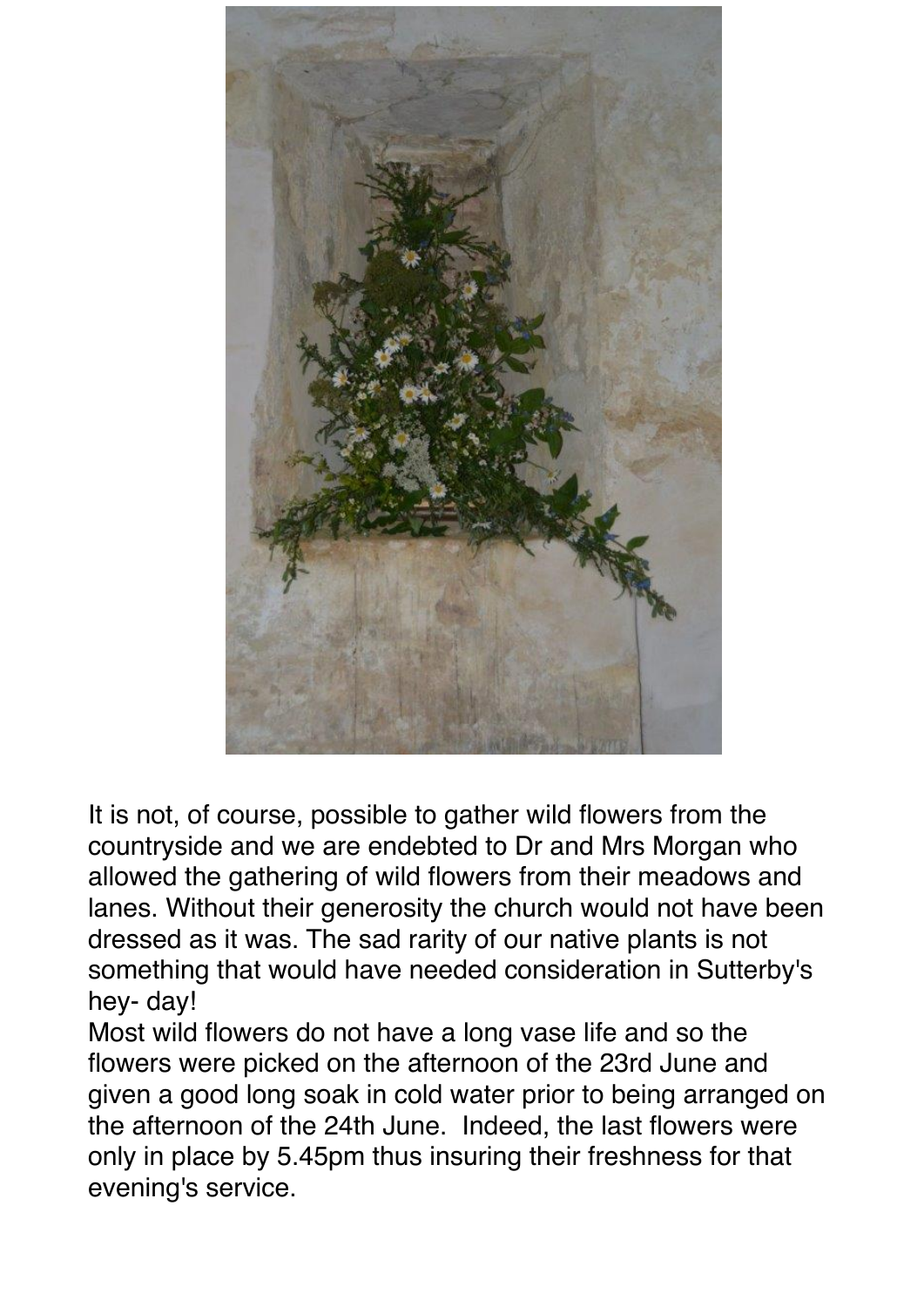

A conscious decision was made to use white flowers in the sanctuary as this seemed wholly appropriate and to use coloured flowers in the nave - the congregation's domain - to express in a way the colour of life and the sanctity of the spirit. Running alongside this was the most earthly concern of which flowers could actually be found blossoming that would last in an arrangement! Both cow parsley and hogweed fitted the bill perfectly and when viewed with a critical eye, are found to be very beautiful and characterful in themselves. Ox-eye daisies have such charm and were much prized in mediaeval times and richer colours were supplied by buttercups,knapweed and red campion. The heavenly blue flowers of alkanet are tiny but lovely and provided the only touch of colour on the east windowsill. As we, sadly, have no lady chapel standing at Sutterby, alkanet was used in the flowers at the blocked North window; a tiny echo of the colour of the Virgin's robes.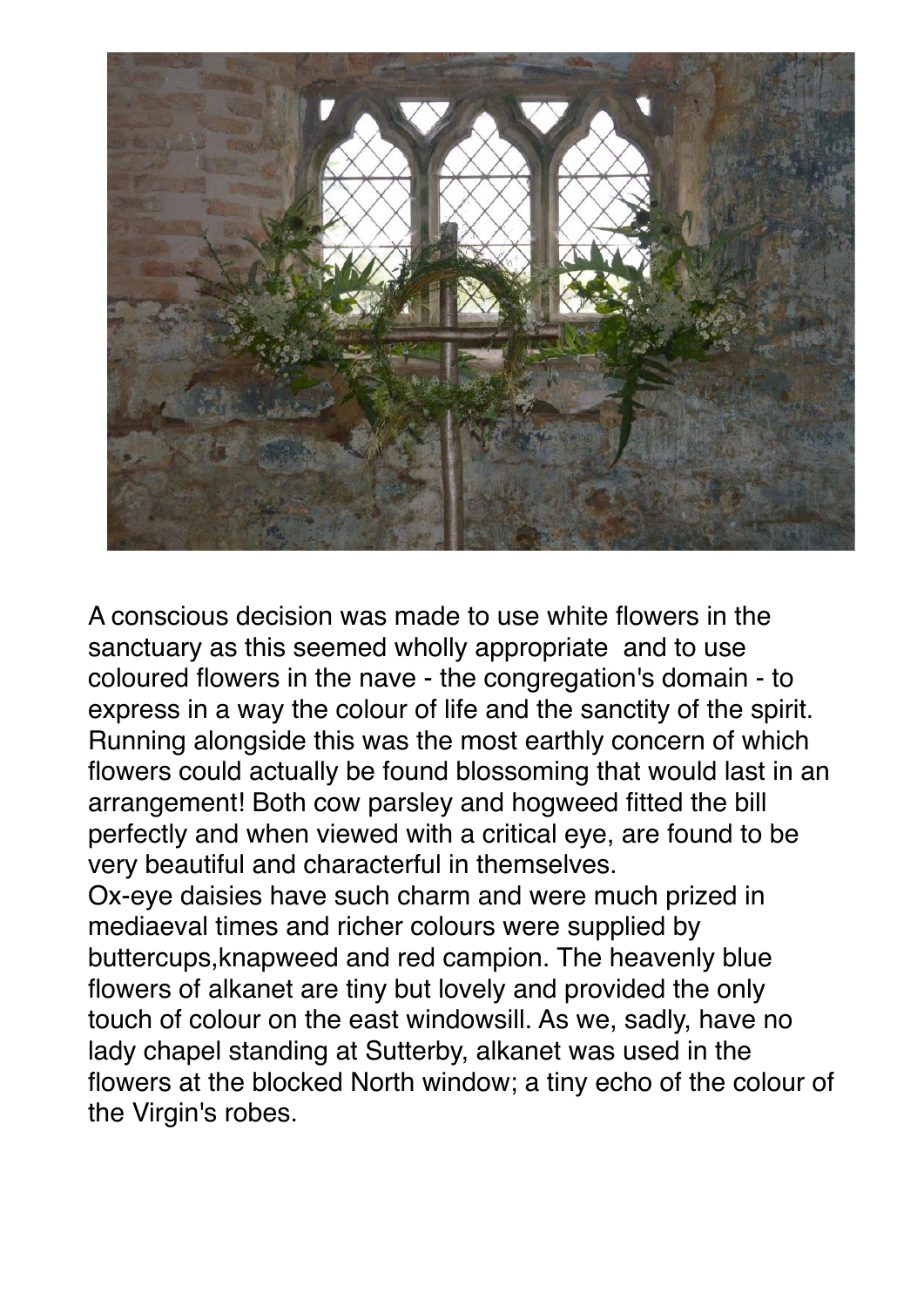

Down through the centuries flowers have never lost their power to speak to mankind and their messages can be many and varied. It might, perhaps, be true to say that wild flowers speak with the greatest clarity of all.

Paul June 2015